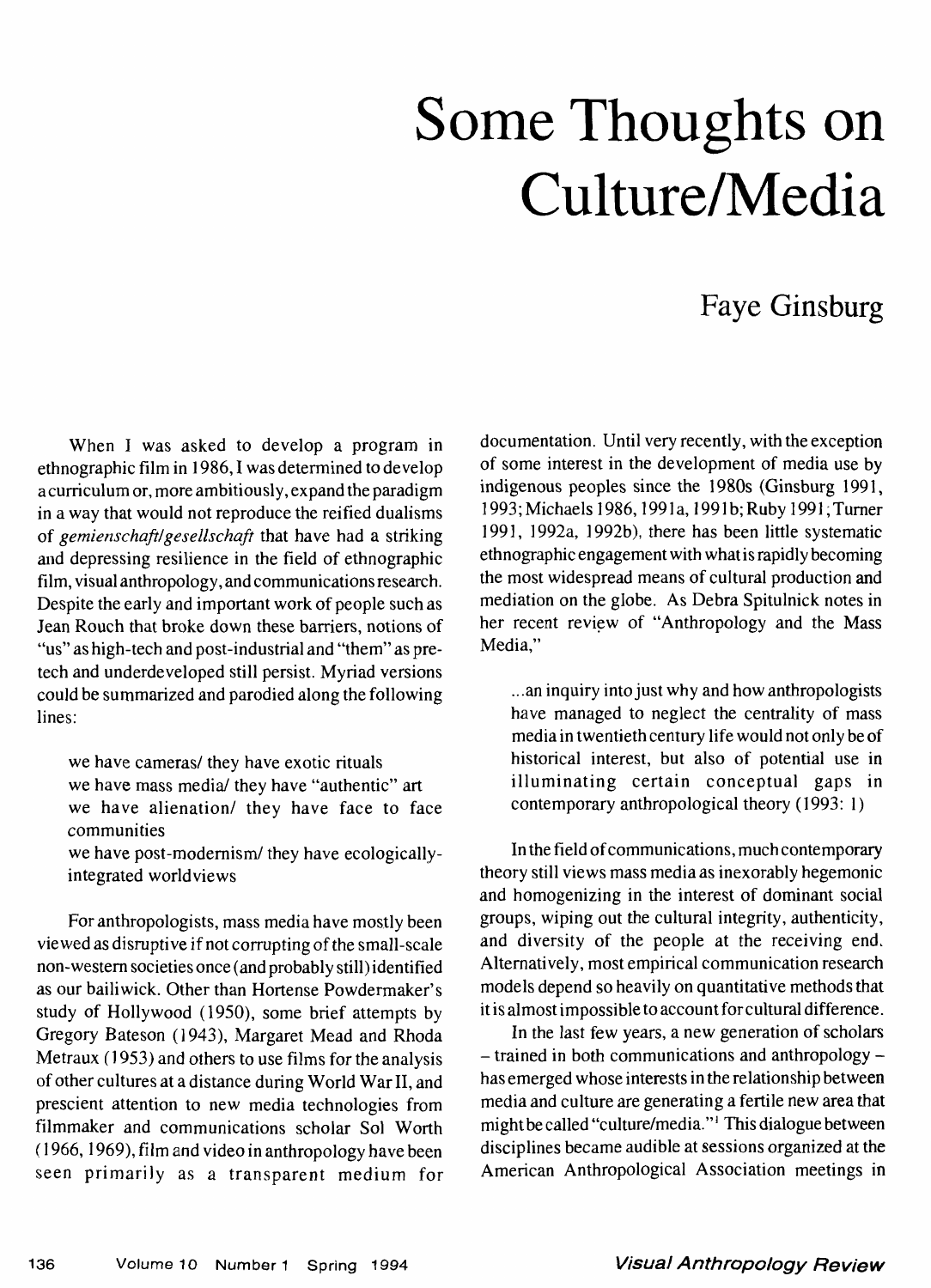1991 and 1992,<sup>2</sup> which in turn engendered this special **issue of the** *Visual Anthropology Review,* **"Culture/** Media," guest edited by Victor Caldarola.<sup>3</sup>

The essays collected for the "Culture/Media" issue of the *VAR* make a powerful case for the value of an anthropological approach to the study of culture and media. The research and ideas they offer are an impressive demonstration of the possibility and necessity of grounded ethnographic inquiries into the creation and consumption of film and television in diverse cultural and national contexts. In anthropology's best tradition, they throw into question the taken for granted nature of the way media is created and consumed in our own society.

What distinguishes an anthropological approach to mass media as opposed to studies in communication or semiotics? I would argue (as do most of the authors here) that our work is marked by the centrality of people  $-$  as opposed to media texts or technology  $-$  to the empirical and theoretical questions being posed in the analysis of media as a social form, whether we focus on its production, modes of representation, or reception. In certain ways, this parallels what critic Bill Nichols has characterized as the central problematic of ethnographic documentary: "What to do with people" (1981). In other words, if there is some original contribution to be made by an ethnographic approach, it is to break up the "massness" of the media, and to intervene in its supposed reality effect by recognizing the complex ways in which people are engaged in processes of making and interpreting works in relation to their cultural and historical circumstances.

Focusing on people's activities with media, however, is only the first step. The next intellectual move, implicit in all the essays, is still only begrudgingly acknowledged in anthropology or communications: that social bodies  $-$  from nation states to provincial communities to individuals – increasingly mediate and comprehend their identities and placement in the world in relation to televisual and cinematic structures and experiences. From that premise, the authors represented here have moved along research paths that offer increasingly sophisticated approaches to understanding the ways that film and television are contributing to the mediation of national identities and to the construction

of cultural difference within and across societies. By looking at the broad range of social processes that shape media production, distribution, and reception in particular settings, they offer cogent challenges to the ethnocentric assumptions of the inevitability of western media hegemony. By exploring the intersection of local cultures, regional histories of cinema and television, and the political economies and ideological agendas of nation states, these papers suggest a sequel to Benedict Anderson' s *Imagined Communities* that would broaden his analyses of the role of print media in nation building to include the cinematic and the televisual.<sup>4</sup>

The authors have worked in a remarkable array of locations which include Belize, China, Japan, Tonga, the U.S., and the Alsace region of France. Their methods range from analyses of institutions and events, to studies of the cultural impact of national communication policies, to explorations of interpretive practices, life histories and the space-time effects of new technologies on social hierarchies. The authors' theoretical stances encompass debates on the "technologies of power" through which states establish hegemonic power and the dynamics of the "public sphere" through which independent criticism can develop; they address questions regarding the tensions between ideology and culture and the semiotics of national and neocolonial regimes; and they provide provocative insights into the unstable relations between intention, text, and effect by studying how producers make decisions and audiences interpret works in unpredictable and destabilizing ways.

The essays divide roughly into two groups that fall along the illusory but heuristically useful divide between production and reception (Dornfeld 1992): the first focuses on the consumption of popular cinema; the second on the production and impact of television. In the first group, the work of Yang, Hahn, and Caughey are exemplary, in different ways, of possibilities for carrying out what Yang calls ethnographic studies of media reception of both foreign and indigenously produced cinema. The authors do not limit reception to the moment of contact between media event and audience, but situate their questions about the reception of cinema in relation to histories of cinema viewing (Hahn, Yang), prior interpretive practices (Hahn), and

**FAYE GINSBURG** IS THE DIRECTOR OF THE PROGRAM IN CULTURE AND MEDIA, DEPARTMENT OF ANTHROPOLOGY, NEW YORK UNIVERSITY.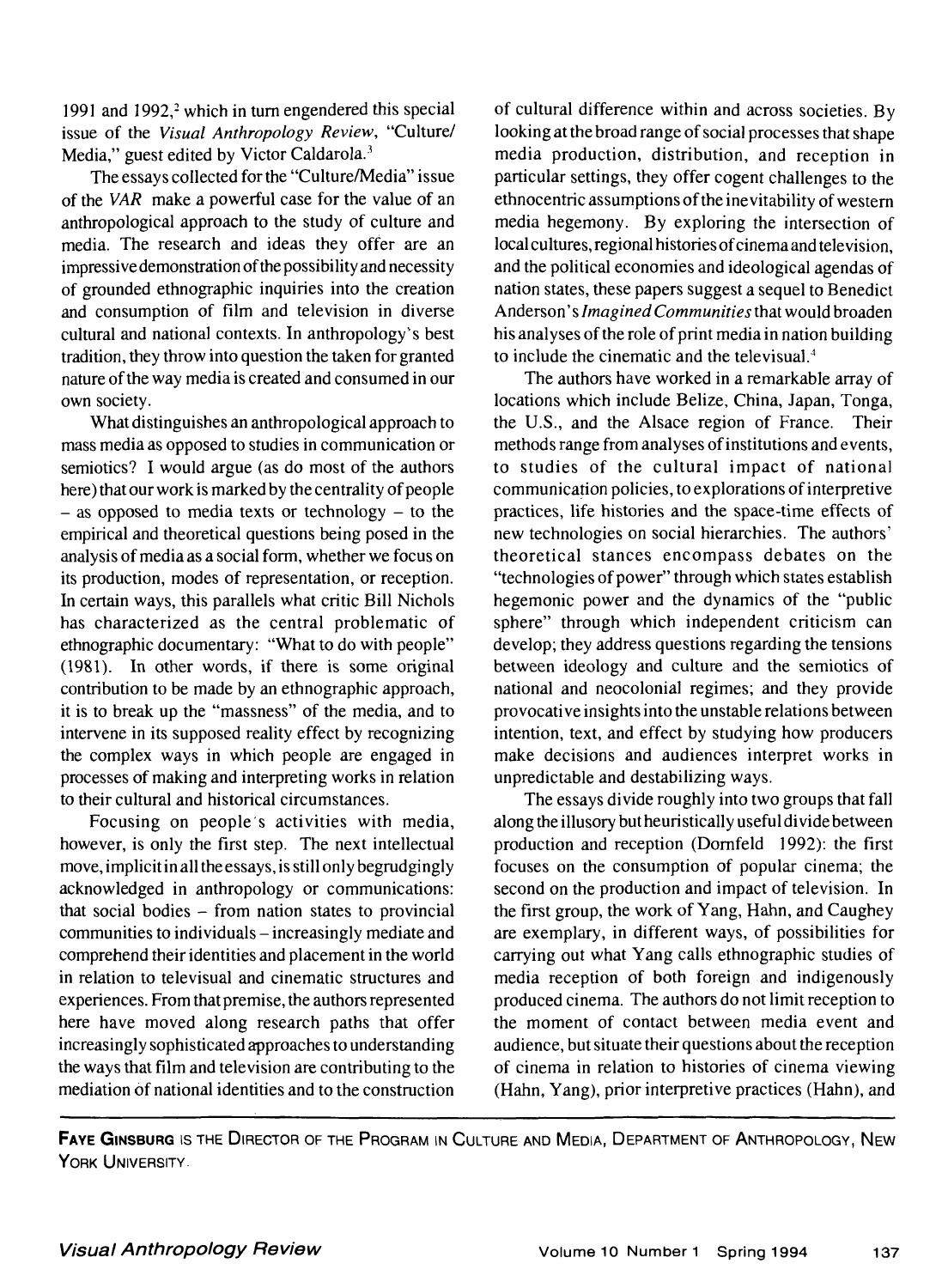problematic social relations that catalyze relations with imaginary characters (Caughey), all of which structure the "codes of perception" through which interpretations of media become forms of cultural production (de Certeau 1984). Yang, in her study of film discussion groups *(qunzhong yingping)* that emerged along with economic reforms in the People s Republic of China in the 1980s, offers an illuminating perspective on Western understandings of the public sphere as an arena of social criticism autonomous from state or market domination (Habermas *1*989). While these forms of film criticism were initiated and/or structured by the state, her interviews with and readings of the reviews written by members of these groups of non-professional film enthusiasts suggest that they provide one of the few arenas in China in which governmental control is ruptured by popular discourse in an otherwise very tightly regulated cinema industry. Yang queries as to whether a public sphere developing under the aegis of the state, is in fact any less constrained than those traditions of criticism that are overshadowed by market interests, as in the U.S.

Hahn's study of the reception of western cinema in Tonga invites us to consider raucous behavior in their movie theaters as well as their preference for American action films not as ignorance or naiveté but rather as continuous with Tongan interpretive practices that require audience participation and group response as an essential aspect of performance *(faiva).* Hahn argues that for Tongan moviegoers, audiences' lively interaction with cinema screenings helps to "make Tongan" popular Hollywood movies and thus reinforces Tongan identity. For Western analysts, such interpretive behavior demonstrates the ethnocentrism of Bazin's theories of cinematic spectatorship which assume that all meaning lies in the text and is centered in the *individual's* identification with the screen characters (1967), a view that has been challenged by critics working in Western settings as well.

As an example of more distinctly Western tendencies in cinema reception, Caughey's essay shifts us from collective settings to a "person-centered ethnography." He focuses in depth on an upper middleclass Italian American woman' s ongoing interest in and identification with a male martial arts movie hero, Steven Seagal. As an interpretation of this powerful and empowering fantasy relationship, Caughey considers the particular social, ethnic, gendered, and life historical conditions that shape her attachment. More broadly he argues that anthropologists need to take such relationships with popular culture figures as seriously as they do the ties people have with ancestors, spirit beings and other non-corporeal inhabitants of social landscapes more commonly associated with serious anthropological research.

In the second group of essays, Painter, Wilk, and Zinn address the production and reception of mass media - especially television - in a range of locations, focusing in particular on questions of ideology, hegemony, and culture. They focus on the actual processes through which cultural and ideological agendas are encoded which legitimate or destabilize (perhaps unwittingly) national elites by considering the specific ways in which television acts as a "technology of power" (Foucault 1979) through production practices, state policy, and shifts in knowledge/power engendered by new technologies such as communications satellites.

These studies offer important challenges to the overly simple media imperialism arguments of the 1970s (Schiller 1976, Tunstall 1977), showing how, in different contexts, television and cinema are put to the service of identity formation in ways that may not be immediately obvious. Such processes of identity formation can help to constitute what Appadurai and Breckenridge have called "alternative modernities" (1988) even as they may reinforce class, regional, and ethnic hierarchies.

Painter's study of Japanese television production is also a persuasive argument for what he calls:

...the anthropology of television [which]..,studies problems, not programs. Stressing what people do with television rather than what TV does to people, it encompasses the everyday practices of TV producers and audiences as well as the form and content of specific telerepresentations and the relations of TV to other lived experiences..Tele vision does not merely reflect culture; it produces and channels it in socially and historically variable ways...The move to study television culture is part of a larger movement that actively focuses on the production of culture..(Painter, this issue)

Painter's riveting account of the Japanese broadcast media's representation of the national educational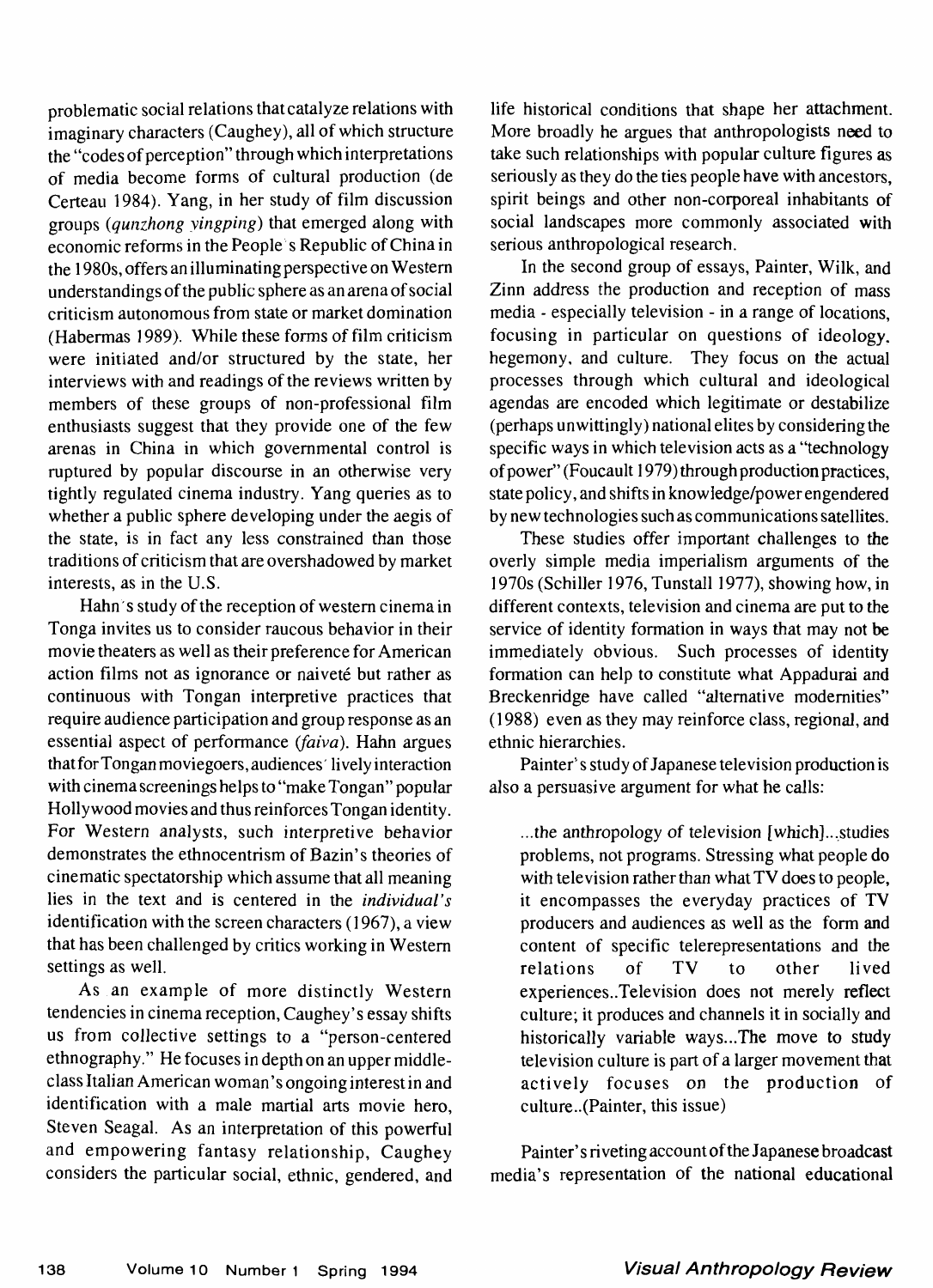system - a central problematic reaching into the daily lives of most citizens - considers how Japanese telerepresentations of youthful enthusiasm, innocence, and spirit embodied in the concept of *seishun* are meaningfully related to a rigid and demanding educational system and meritocracy. Painter's analysis scrutinizes the televisual production of the National High School Quiz championship as a "spectacular transformation of meritocracy outside of the classroom." Through that event, he demonstrates the contradiction in the Japanese preoccupation with *seishun -* a central principle in the spectacle - which is of course subverted by the intense competition of the quiz, a kind of apotheosis of the unrelenting ranking that characterizes the broader educational system.

Zinn's essay on Alsatian regional identity and French TV argues that modernity is not simply reflected in mass media but is actually constituted through forms such as television that both shape and transgress boundaries of nation states. Her study offers insight into the tensions between France's regional minorities and the centralized French state, which used television to help constitute an "imagined community" that focused, until recently, on Paris as the dominant standard for a national culture. In the 1980s, cultural policy shifted to an ideology of regionalism that resulted in the decentralizing of television of which the development of Alsatian TV was a part. While this act was an undeniable endorsement of an Alsatian subculture, it is, nonetheless, a form of regional identity that is sponsored and defined by the state. Can this situation, Zinn asks, allow for counter-hegemonic possibilities? Rather, she suggests, such alternatives might emerge elsewhere, for example, from Alsace's location on the borders with Germany and Switzerland where an unanticipated polyphony of tele visual sources bespeak the ambiguities, tensions, and complexities of Alsatian identity in a register that is more post-modern than modern.

While Zinn focuses on space, culture, and regional identity, Wilk focuses on issues of *temporality,* television, and hierarchical social relations. In his study of how 'TV time" disrupts neocolonial hierarchies in Belize, Wilk solves a puzzle: why do the upper-class oppose television, claiming that it is destroying Belizean culture, while working-class people embrace TV and find it culturally affirming? The immediacy of the medium via satellite, he argues, challenges the temporal basis of the legitimacy of Belizean elites as the less

privileged are no longer dependent on them for information, the latest styles, and news from the metropoles. Simultaneously, he argues, the appearance of Belizean products in advertisements in between live transmissions from the U.S. has freed their material world from the status of "backward," making it (and Belizean identity) coeval with the centers of modernity seen and heard on television. More generally, Wilk demonstrates that the impact of television is not so much in the content of its message (as many have argued). Rather, for Wilk, the power of mass media is in its intervention into concepts of time and distance as they are altered in often unexpected ways that can enhance rather than erode local cultural autonomy.

As a group, these essays offer a rich array of ideas and methods that suggest how we might, as ethnographers and cultural analysts, analyze televisual and cinematic processes and artifacts. They demonstrate, as well, how our methods and insights can contribute new understandings of these powerful and far-reaching forms of cultural mediation. While in the past I have invoked pessimistically the modernist meta-narrative of the bargain with Mephistopheles as summarizing the impact of the global penetration of media (1991), I would like to hold out for the voices of optimism, both for future research and for the actual televisual practices themselves in which we are all enmeshed. The "Culture/ Media" issue makes clear that whatever the power and reach of media institutions and messages, the people who receive it continue to have unpredictable and creative responses. But these responses can only be discovered and understood through close and contextualized attention to media practices in particular settings, from the ways Tongans used the internal space of Western style movie theaters in the 1930s; to the sudden rupture in cultural notions of temporality in Belize that satellite TV helped bring about in the early 1980s; to the impact of critical shifts in French government policy on controlling and later decentralizing broadcasting. The variety and particularity revealed by such research is a healthy corrective to grand theorizing about culture and media that loses touch with the specific, embedded, and diverse ways that people use media to make sense of their worlds and, most importantly, to construct new ones. It is only through such case studies, especially in diverse cultural settings, that we can refine and rethink prevailing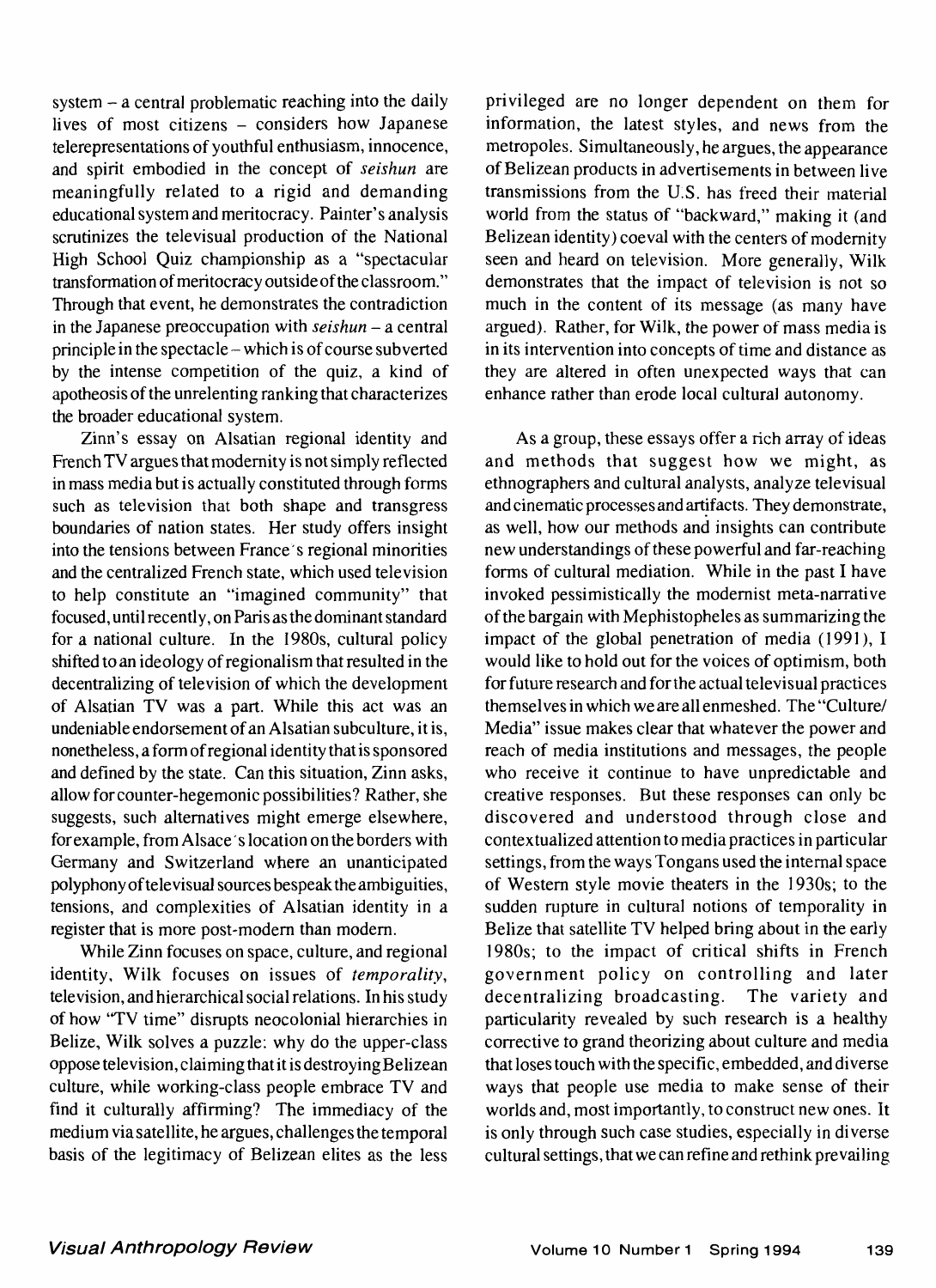theories regarding the power and impact of film and television, and re-imagine the place of media in all of our lives.

## **NOTES**

1 .My comments are necessarily very brief due to space limitations, and therefore cannot really do justice to the "prehistory" of the present moment. Broadly speaking, while there have been individual communications scholars interested in things cultural, such as Eric Michaels (1986) and Sol Worth (1972), there seems to be a new critical mass of scholars (for example, Calderola 1994; Dornfeld 1992; Roth 1992) who not only take social theory and ethnographic methods very seriously, but also are committed to working with their colleagues in anthropology. As another example of the burgeoning of research and theory on culture and media, see "Screening Politics in a World of Nations" a special issue of *Public Culture,* 1993, guest-edited by Lila Abu-Lughod.

2. As two recent examples, at the 1991 AAA Annual Meetings, Victor Calderola organized a well-attended invited panel entitled "Television and the Transformation of Culture," co-sponsored by the Society for Visual Anthropology and the Society for Cultural Anthropology. At the 1992 meetings, Tamar Gordon and Mayfair Yang organized a panel entitled "Culture and Mass Media: Production, Representation, and Reception."

3. Given the sense of excitement and velocity around these developments, it is not a coincidence that in 1993, I changed the name of the program I direct at New York University from the Program in Ethnographic Film and Video to the Program in Culture and Media.

4. British producer and film critic John Ellis' arguments sound like a mandate for such work:

Television is an essentially national activity for the majority of its audience... the private life of a nation state defining the intimate and inconsequential sense of everyday life. To look at the whole phenomenon of broadcast television in a particular country, both how its output works and how it intersects with the social and economic life of the country it would be necessary to live there for an extended period of time.. Sudden exposure to the often bizarre practices of broadcast television in another country can stimulate fresh thinking about the whole phenomenon of broadcast television.  $(1985:5)$ 

## **REFERENCES**

Abu-Lughod, Lila, ed.

- 1993 "Screening Politics in A World of Nations." Special Issue of *Public Culture*, 5:3, Spring 1993.
- Anderson, Benedict
- 1983 *Imagined Communities: Reflections on the Origins and Spread of Nationalism.* London: Verso.
- Appadurai, Arjun and Carol Breckenridge
- 1988 "Why Public Culture?" *Public Culture*-Vol. 1(1): 5 - 11.
- Bateson, Gregory
- 1943 "Cultural and Thematic Analysis of Fictional Films." In *Transactions of the NY Academy of Sciences,* 72-78.

Bazin, Andre

1967 *What is Cinema?* Tr. Hugh Gray. California.

Caldarola, Victor

1994 *Reception As Cultural Experience: Mass Media and Muslim Orthodoxy in Outer Indonesia.* Unpublished manuscript. -

- de Certeau, Michel
- 1984 *The Practice of Everyday Life,* Steve Rendall, tr. Berkeley: University of California Press.
- Dornfeld, Barry
- 1992 "Breaking the Divide Between Production and Reception." Paper delivered at the meetings of the International Communications Association.
- 1992 "Producing Public Television: Interpretation, Authorship, and Cross-Cultural Representation" In *Childhood, A Public Television Documentary Series.* Ph.D. Dissertation. Annenberg School of Communications, University of Pennsylvania.

John Ellis

- 1982 *Visible Fictions: Cinema, Television, Video.* London: Routledge and Kegan Paul.
- Foucault, Michel
- 1979 Discipline and Punish. NY<sup>.</sup> Vintage.
- Ginsburg, Faye
- 1991 "Indigenous Media: Faustian Contract or Global Village." *Cultural Anthropology* 6(1): 92-112.

1993 "Aboriginal Mediaand the Australian Imaginary." *Public Culture* 5 (3), Special Issue, Screening Politics in A World of Nations, Lila Abu-Lughod, ed.. 557-578.